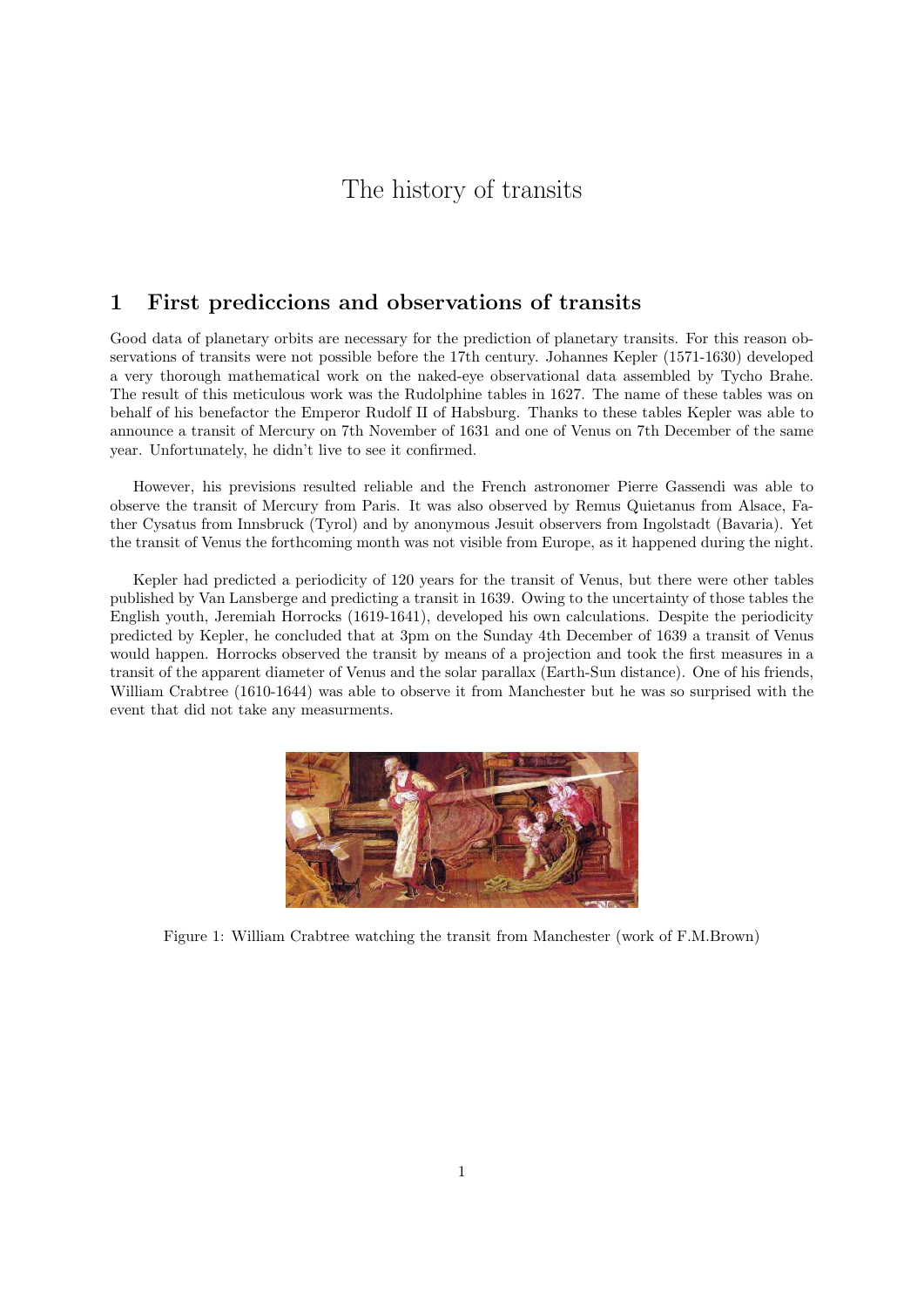#### 2 The transits in the 18th century

Edmond Halley (1656-1742) observed the transit of Mercury from the island of Saint Helena in 1677. He planned some calculations to compute the Earth-Sun distance with good accuracy from the measurement of the duration of the Venus transit in different places. Next transits in 1761 and 1769 served as a test. Due to the method requirement of observers at well separated latitudes, expeditions were sent to different points of the Earth. At the same time, the French Delisle (1688-1768) also proposed his own method. With these proposals the trend of sending international expeditions with astronomic aims was born.

The transit on 6th June of 1761 mobilized many preparations from the scientists of the time. Delisle sent his map of visibility for the transit to more than one hundred colleagues. This transit was completely visible from Asia and partially visible from the Pacific, Europe and Africa. The French Academy of Sciences sent three expeditions to France allies, because France was in the middle of the Seven Years War. The first expedition headed by Cassini de Thury went to Vienna, as guests of the Archduke Joseph. The second one, directed by Chappe d'Auteroche, went to Tobolsk (Siberia) by courtesy of the Czarina Elisabeth. The third expedition headed by Pingré went to the island of Rodriguez (north of Madagascar). A fourth attempt directed by Le Gentil went to Pondichery (India) but it was interrupted due to the British invasion of that territories. They remained at the island of Mauritius (then Ille de France) waiting for next transit eight years later. Last, the astronomer Lalande observed it from Paris.

British astronomers organized an expedition to Saint Helena directed by Maskelyne. But bad weather hindered the observation of the transit. A second team composed by Charles Mason, James Bradley and Jeremiah Dixon observed the transit from Cape Town after being unable to arrive to Bencoolen (Sumatra) taken by the French.

Other teams from over the world also followed this transit. In total 120 astronomers observing from more than 60 different sites. The more important conclusions were the suspicion -later confirmed- that Venus had an atmosphere and the difficulties to detect contact times because of the black drop effect. This effect provokes an error too big for the determination of the parallax.

The second transit of that century (3rd and 4th June of 1769) was completely visible from the Pacific Ocean, East Asia, North America and North Polar Regions, and partially visible from the rest of America, Asia and Oceania. Counting on the acquired experience, many teams travelled to observe the transit. On the French side, Le Gentil went to Pondichery (India) but bad weather prevented him from observing (two attempts, no success). Chappe changed Siberia for San José (Baja California) accompanied by Pauly, Noël, Dubois and the Spanish Vicente de Doz and Salvador de Medina. There they were able to observe the transit and the Moon eclipse on 18th June but an epidemic of typhus killed most of them. Finally Pingré moved from Madagascar to Santo Domingo. During the trip he tested marine clocks on top of observing the transit.

British teams also travelled around the Earth. In fact, two years ahead of the transit a team of specialists chose the places. Dymond and Wales went to the Hudson Bay. Father Maximilian Hell joined by the Danish astronomer Horrebow and Borgrewing went to Vardö, in the polar zone North of Scandinavia. The most famous expedition was the one to the South Seas, in which a young unknown James Cook (see the figure) took part. Charles Green and James Cook successfully observed the transit from Tahiti. Finally, the transit was also observed by Bayley from Norway and by Dixon from North Cape.

The increasing interest provoked that other big countries sent astronomers to observe the transit. A total of more than 150 observations, later reduced by Encke (1824) and Newcomb (1890), allowed obtaining a precise solar parallax.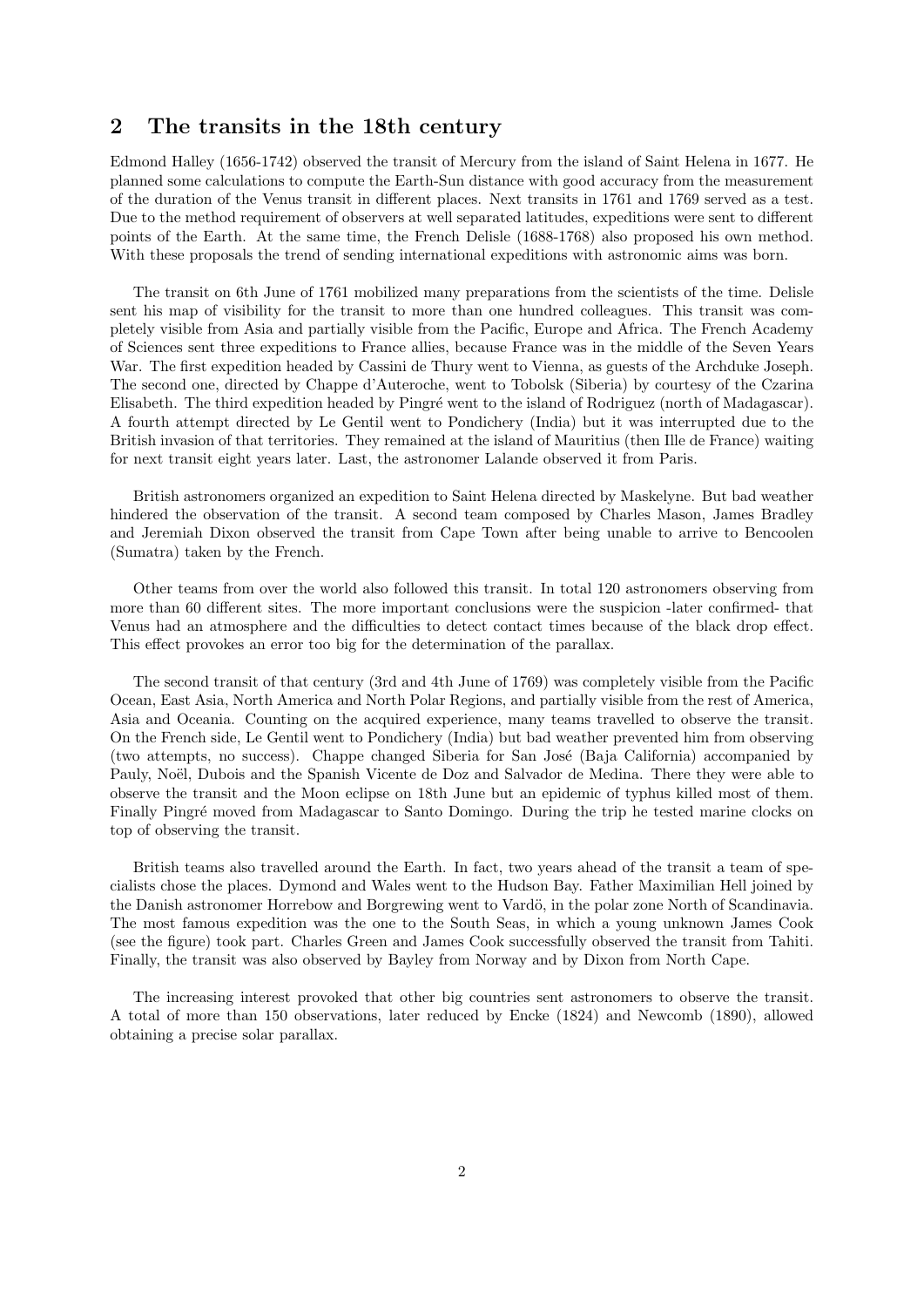

Figure 2: El capità Cook

#### 3 The transits in the 19th century

The first of the transits of that century occured on 9th December 1874 and could be observed from South-East Asia and Oceania, and partially in the Pacific, Eurasia and Africa. The technological advancements of the previous 100 years allowed the more numerous and better equipped expeditions to observe the transit. The English organised 5 expeditions: Rodriguez island, New Zealand, two to the Kerguelen islands and three to the Hawaii islands. On the other hand, Russia installed 24 observation stations all along its territory.

We should not forget the persistent French, who organised 6 expeditions: Beijing (China), Japan, Saigon (nowadays in Vietnam), Campbell islands, Saint Paul island and New Caledonia. The French fully used the resources of the just-invented photography, so that transit is the first one with recorded images.

There was a second transit in the XIX century, the last in history before the one in June 2004. It occurred on 6th December 1882 and could be observed in all its duration from all South America, Center America and part of North America. For this transit France sent 10 expeditions: Haiti, Mexico, Martinica, Florida, Patagonia, Chile, Chubut, Rio-Negro, Cape Horn and Bragado. The Washington Naval Observatory also organized many expeditions, and so did many other countries. With the compilation of the observations of this and previous transits, Newcomb calculated the solar parallax in 1890 with a